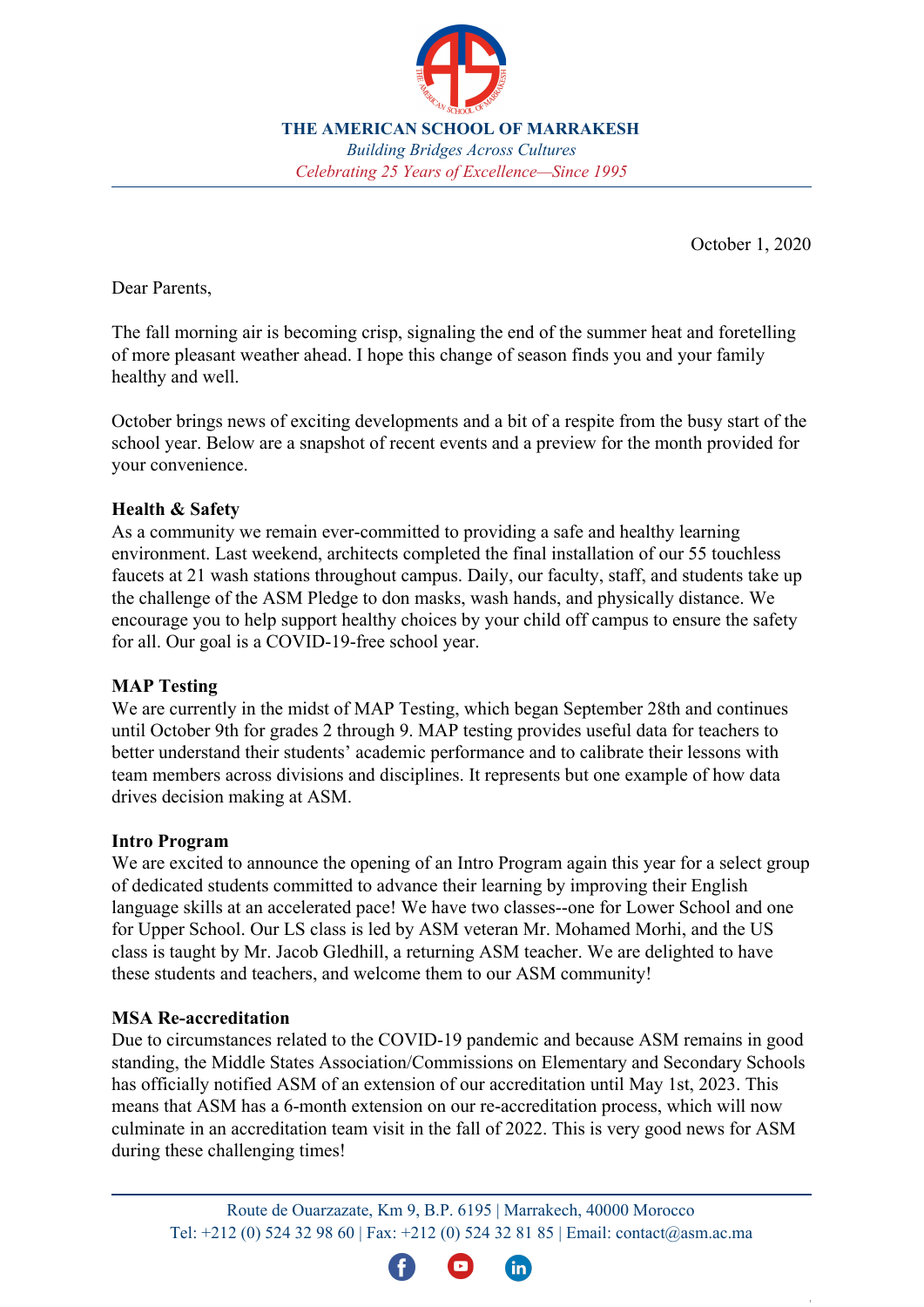## **International Baccalaureate Diploma Programme (IBDP)**

IBDP workshops are in full swing! They began this week for parents, faculty, and students in grades 9 and 10 and will continue throughout the year. These workshops are very informative and critical to the success of this new initiative. The IBDP has the power to transform not only the high school program but also inform approaches to teaching and learning throughout the educational program at ASM. Keep posted as we endeavor to achieve our IB Authorization this academic year.

## **College Counseling**

The college counseling program took flight this past week under the leadership of Ms. Claire Smith and Ms. Aura Beatty, who have begun classes with our 10th, 11th, and 12th graders. Our first of many virtual college visits begins at the end of this week! As we progress through the year, please be on the lookout for more college counseling notices from Ms. Beatty and Ms. Smith.

## **Coffee Hours**

Continuing an ASM tradition, we will be hosting Coffee Hours for parents to meet virtually with the Head of School and guests. These will occur on the 2nd Thursday of each month, with our first one scheduled October 8th. The topic is "Connecting: People + Technology." ASM's Technology Director, Mr. Abderrahmane Lahmamsi, will be joining us in the discussion. Please send any related questions you may have to

[https://docs.google.com/document/d/1skbGWKErgv6aKT\\_ohGBWw2cn1T-7EtARvu613XG](https://docs.google.com/document/d/1skbGWKErgv6aKT_ohGBWw2cn1T-7EtARvu613XGoOWg/edit?usp=sharing) [oOWg/edit?usp=sharing](https://docs.google.com/document/d/1skbGWKErgv6aKT_ohGBWw2cn1T-7EtARvu613XGoOWg/edit?usp=sharing) prior to October 6th so that we may better respond to your inquiries. The link to join the Coffee Hour is [meet.google.com/dgz-qjfx-zcq](https://meet.google.com/?pli=1&authuser=0) I am looking forward to seeing you. Bring your cup of Joe!

## **ASM PTO**

We are happy to announce that the ASM PTO is holding elections! Please vote for your candidates starting tomorrow via this link: <https://forms.gle/VvgoxvsCd1iLTXBb8>The link will be accessible for you to vote until October 8th, 4:30pm. Election results will be announced on Friday, October 9th. Thank you to all who agreed to participate in this key organization.

## **Calendars**

There will be some slight modifications to the Public and Academic Calendars in the coming weeks as we seek to better balance internal and external events and provide you with increased clarity of key dates. Please be on the lookout for updates at the ASM website and via email.

## **Parent-Teacher Conferences**

Please mark your calendars for the Parent-Teacher Conferences, which will be held October 20th and 21st. The conferences are a wonderful opportunity for you to discuss your child's academic performance with teachers. As we get closer to the dates, please be on the lookout for more information from the respective Division Heads.

It is said that one of the keys to a happy life is to be filled with gratitude. October 5th marks UNESCO's Teacher Appreciation Day. While everyday is Teacher Appreciation Day in my book, this day offers a special opportunity to write simple "Thank you" notes to your child's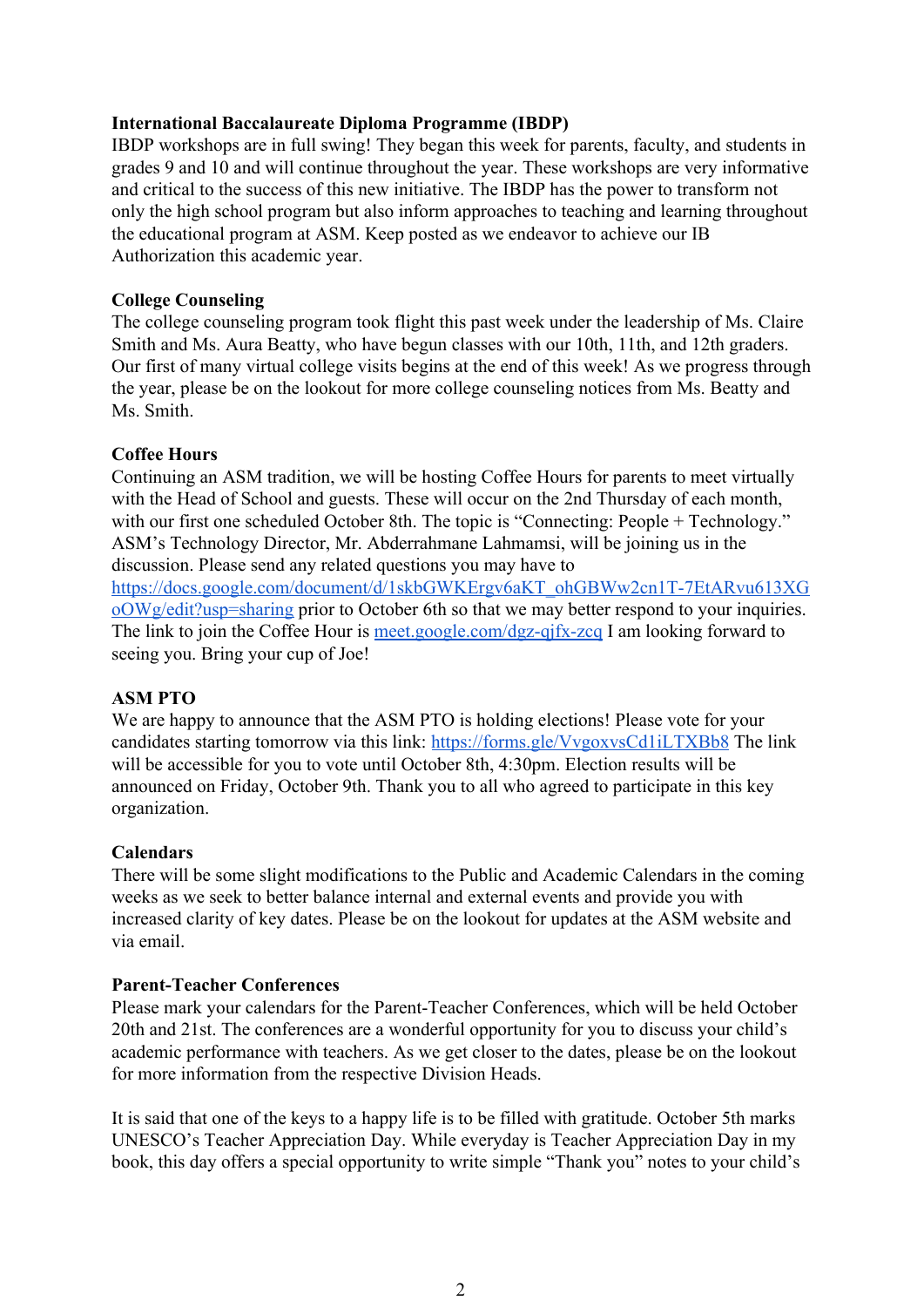

**THE AMERICAN SCHOOL OF MARRAKESH** *Building Bridges Across Cultures Celebrating 25 Years of Excellence—Since 1995*

teachers for all that they do on a daily basis. I believe that your notes of gratitude will lift spirits--both for the teachers and you!

Please remember that the last week of October is our first extended break, culminating with the Prophet's Birthday and Halloween. May you and your family enjoy the time together and recharge your batteries!

Again, thank you for your continued support, patience, and understanding during these challenging times. It makes all the difference!

Sincerely, Casey Asato, Ed.D. Head of School ----------------------------------------------------

## **Version Française plus bas:**

Chers parents,

L'air du matin d'automne devient vif, signalant la fin de la chaleur estivale et prédisant un temps plus agréable à venir. J'espère que ce changement de saison vous mettra en bonne santé, vous et votre famille.

Octobre apporte des nouvelles de développements passionnants et un peu de répit après la rentrée bien remplie de l'année scolaire. Vous trouverez ci-dessous un aperçu des événements récents et un aperçu du mois fourni pour votre commodité.

# **Santé et sécurité**

En tant que communauté, nous restons résolus à offrir un environnement d'apprentissage sûr et sain. Le week-end dernier, les architectes ont terminé l'installation finale de nos 55 robinets sans contact dans 21 stations de lavage du campus. Tous les jours, nos professeurs, notre personnel et nos étudiants relèvent le défi de l'engagement de l'ASM à enfiler des masques, à se laver les mains et à se distancer physiquement. Nous vous encourageons à soutenir les choix sains de votre enfant hors du campus pour assurer la sécurité de tous. Notre objectif est une année scolaire sans COVID-19.

Nous sommes actuellement au milieu des tests MAP, qui ont débuté le 28 septembre et se poursuivent jusqu'au 9 octobre pour les niveaux 2 à 9. Les tests MAP fournissent des données utiles aux enseignants pour mieux comprendre les performances académiques de leurs élèves et pour calibrer leurs leçons avec les membres de l'équipe des divisions et disciplines. Cela ne représente qu'un exemple de la manière dont les données influencent la prise de décision chez ASM.

## **Programme d'introduction**

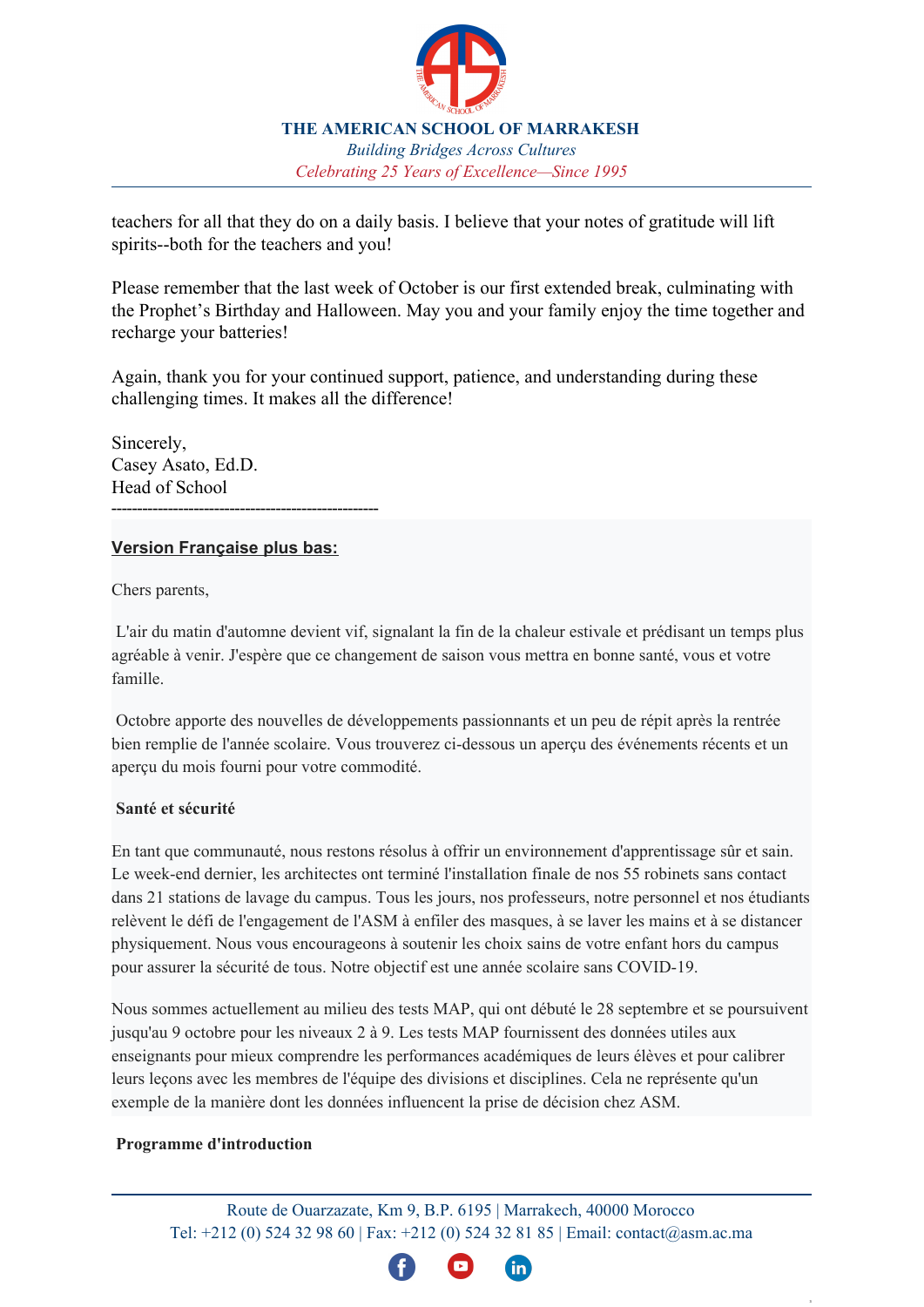Nous sommes ravis d'annoncer l'ouverture d'un programme d'introduction à nouveau cette année pour un groupe restreint d'étudiants dévoués engagés à faire progresser leur apprentissage en améliorant leurs compétences en anglais à un rythme accéléré! Nous avons deux classes - une pour l'école inférieure et une pour l'école supérieure. Notre classe de LS est dirigée par

Mr. Mohamed Morhi, vétéran de l'ASM, et la classe américaine est enseignée par Mr. Jacob Gledhill, un ancien professeur d'ASM. Nous sommes ravis d'avoir ces étudiants et professeurs, et nous leur souhaitons la bienvenue dans notre communauté ASM!

## **Ré-accréditation MSA**

En raison de circonstances liées à la pandémie de COVID-19 et parce que l'ASM reste en règle, l'Association des États du Milieu / Commissions sur les écoles élémentaires et secondaires a officiellement notifié à l'ASM une prolongation de notre accréditation jusqu'au 1er mai 2023. Cela signifie que l'ASM a une prolongation de 6 mois de notre processus de ré-accréditation, qui se terminera désormais par une visite de l'équipe d'accréditation à l'automne 2022. C'est une très bonne nouvelle pour l'ASM en ces temps difficiles!

#### **Programme du diplôme du Baccalauréat International (IBDP)**

Les ateliers IBDP battent leur plein! Ils ont commencé cette semaine pour les parents, les professeurs et les élèves de 9e et 10e année et se poursuivront tout au long de l'année. Ces ateliers sont très instructifs et essentiels au succès de cette nouvelle initiative. L'IBDP a le pouvoir de transformer non seulement le programme du secondaire, mais également d'informer les approches d'enseignement et d'apprentissage tout au long du programme éducatif de l'ASM. Restez au courant pendant que nous nous efforçons d'obtenir notre autorisation de l'IB cette année académique.

## **Orientation Universitaire**

Le programme d'orientation universitaire a pris son envol la semaine dernière sous la direction de Mme Claire Smith et Mme Aura Beatty, qui ont commencé les cours avec nos élèves de 10e, 11e et 12e. Notre première de nombreuses visites virtuelles au collège commence à la fin de cette semaine! Au fur et à mesure que nous progressons au cours de l'année, soyez à l'affût d'autres avis de conseils universitaires de Mme Beatty et Mme Smith.

#### **Heures de café**

Poursuivant une tradition ASM, nous organiserons des heures de café pour que les parents rencontrent virtuellement le directeur de l'école et les invités. Celles-ci auront lieu le 2ème jeudi de chaque mois, notre premier étant prévu le 8 octobre. Le sujet est «Connexion: personnes et technologie». Le directeur de la technologie de l'ASM, M. Abderrahmane Lahmamsi, se joindra à nous dans la discussion. Veuillez envoyer toutes les questions que vous pourriez avoir à

[https://docs.google.com/document/d/1skbGWKErgv6aKT\\_ohGBWw2cn1T-7EtARvu613XGoOWg/e](https://docs.google.com/document/d/1skbGWKErgv6aKT_ohGBWw2cn1T-7EtARvu613XGoOWg/edit?usp=sharing) [dit?usp=sharing](https://docs.google.com/document/d/1skbGWKErgv6aKT_ohGBWw2cn1T-7EtARvu613XGoOWg/edit?usp=sharing) avant le 6 octobre afin que nous puissions mieux répondre à vos demandes. Le lien

pour rejoindre l'heure du café est [meet.google.com/dgz-qjfx-zcq](https://meet.google.com/?pli=1&authuser=0) J'ai hâte de vous voir. Apportez votre tasse de Joe!